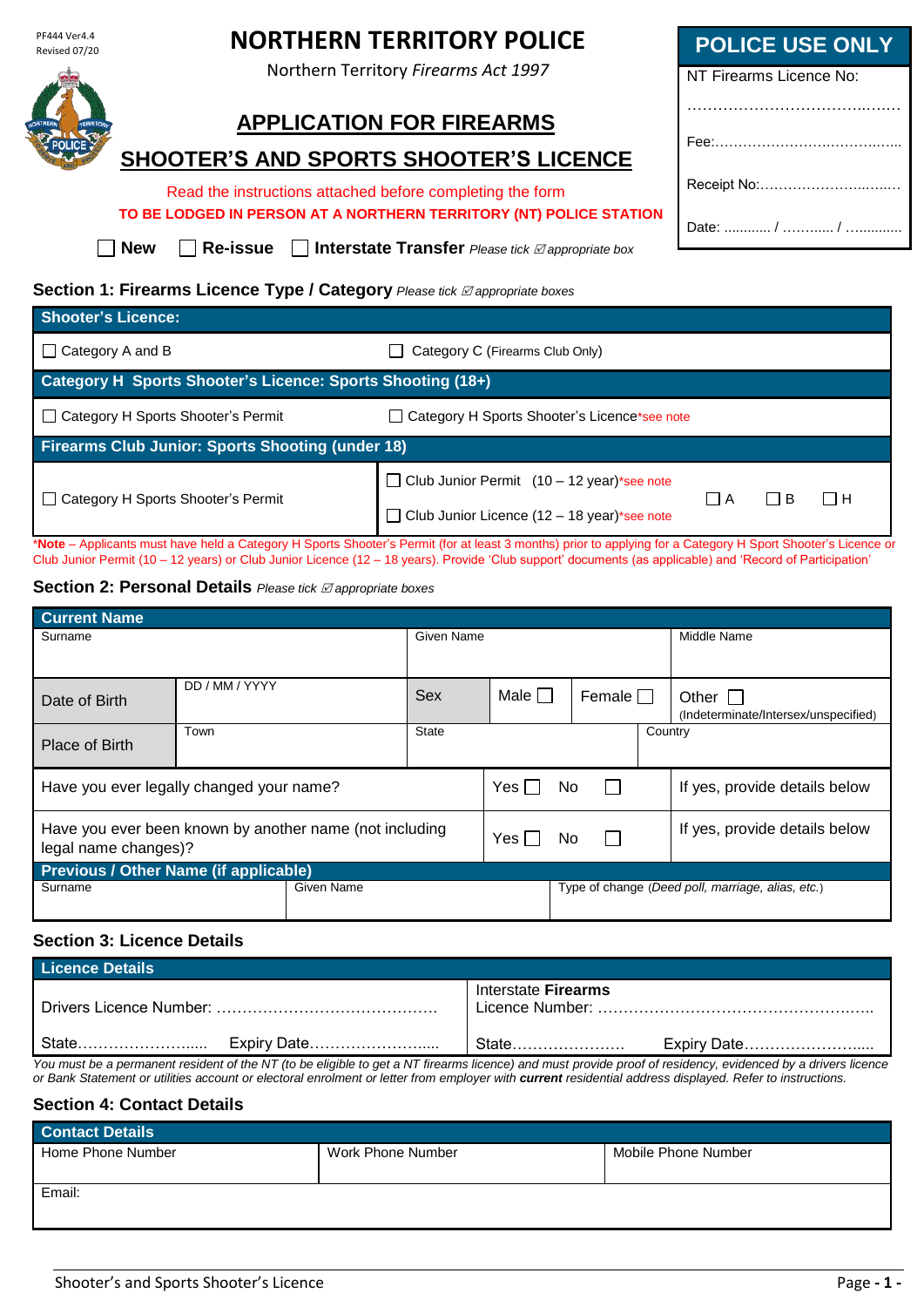

Northern Territory *Firearms Act 1997*

# **Section 5: Address Details**

| <b>Current Address Details</b>     |           |
|------------------------------------|-----------|
| <b>Current Residential Address</b> | Post Code |
|                                    |           |
| <b>Current Postal Address</b>      | Post Code |
|                                    |           |
|                                    |           |

*You must be a permanent resident of the NT (to be eligible to get a NT firearms licence) and must provide proof of residency, evidenced by a drivers licence or Bank Statement or utilities account or electoral enrolment or letter from employer with current residential address displayed. Refer to instructions.*

# **Section 6: Business / Employment Details**

| <b>Business / Employment Details</b>       |                                      |           |  |  |
|--------------------------------------------|--------------------------------------|-----------|--|--|
| Occupation                                 | Business / Employer Name             |           |  |  |
| Business / Employer<br><b>Phone Number</b> | Business / Employer<br>Mobile Number |           |  |  |
| Business / Employer Address (Not PO Box)   |                                      | Post Code |  |  |
| Business / Employer Postal Address         |                                      | Post Code |  |  |

### **Section 7: Storage and Safekeeping of Firearms** \*see note *Please tick appropriate box*

| <b>Storage details</b>                                                                                                                                                         |                                                                                                   |  |  |  |
|--------------------------------------------------------------------------------------------------------------------------------------------------------------------------------|---------------------------------------------------------------------------------------------------|--|--|--|
| Self-storage (Category A and B (C & H if previously inspected))<br>(Attach PF491 - Self Declaration for Storage / Safekeeping of Firearms, along with photos of your gun safe) |                                                                                                   |  |  |  |
| Self-storage (Category C and H)                                                                                                                                                |                                                                                                   |  |  |  |
|                                                                                                                                                                                | (Attach PF482 - Permission to Inspect Premises (First time applicants / New Safe / New location)) |  |  |  |
| Storage with the dealer or another licence holder<br>(Attach PF492 - Permission to store firearms notice)                                                                      |                                                                                                   |  |  |  |
| *Note – Applicants must have their own storage facility or have access to an approved storage facility and provide supporting evidence. If you have your own                   |                                                                                                   |  |  |  |
| storage facility, you MUST attach photos of the gun safe along with 'Self-Declaration' form.                                                                                   |                                                                                                   |  |  |  |
| Section 8: Permission to shoot *see note Please tick $\mathbb Z$ appropriate box or boxes                                                                                      |                                                                                                   |  |  |  |
|                                                                                                                                                                                |                                                                                                   |  |  |  |
| <b>Permission to Shoot Details</b>                                                                                                                                             |                                                                                                   |  |  |  |
| Crown Land Hunting Permit<br>(Attach permit from Department of Planning and Infrastructure)                                                                                    | <b>Sports Shooting</b><br>(Attach Club Certificate of Support / Club Membership - PF474)          |  |  |  |
| Permission to shoot on Rural Land (private property)<br>(Attach letter from the landowner – for details of requirements please<br>read the instructions)                       | Other NT Government issued Hunting Permits<br>(e.g. Water Fowl or Pig Hunting Permits)            |  |  |  |
| Approval from traditional owner to hunt on Aboriginal Land                                                                                                                     | Other reasons (Provide details)                                                                   |  |  |  |

\*Note – Applicants must establish a 'Genuine Reason' to shoot with each application and should provide one or more of the above documents. Your supporting documentation (permit or permits to shoot) must be valid for the duration of your licence. Your application will not be accepted / processed if your supporting documentation have less than six month's validity. Refer to instructions for more information.

…………………………………………………………………..……

letter head)